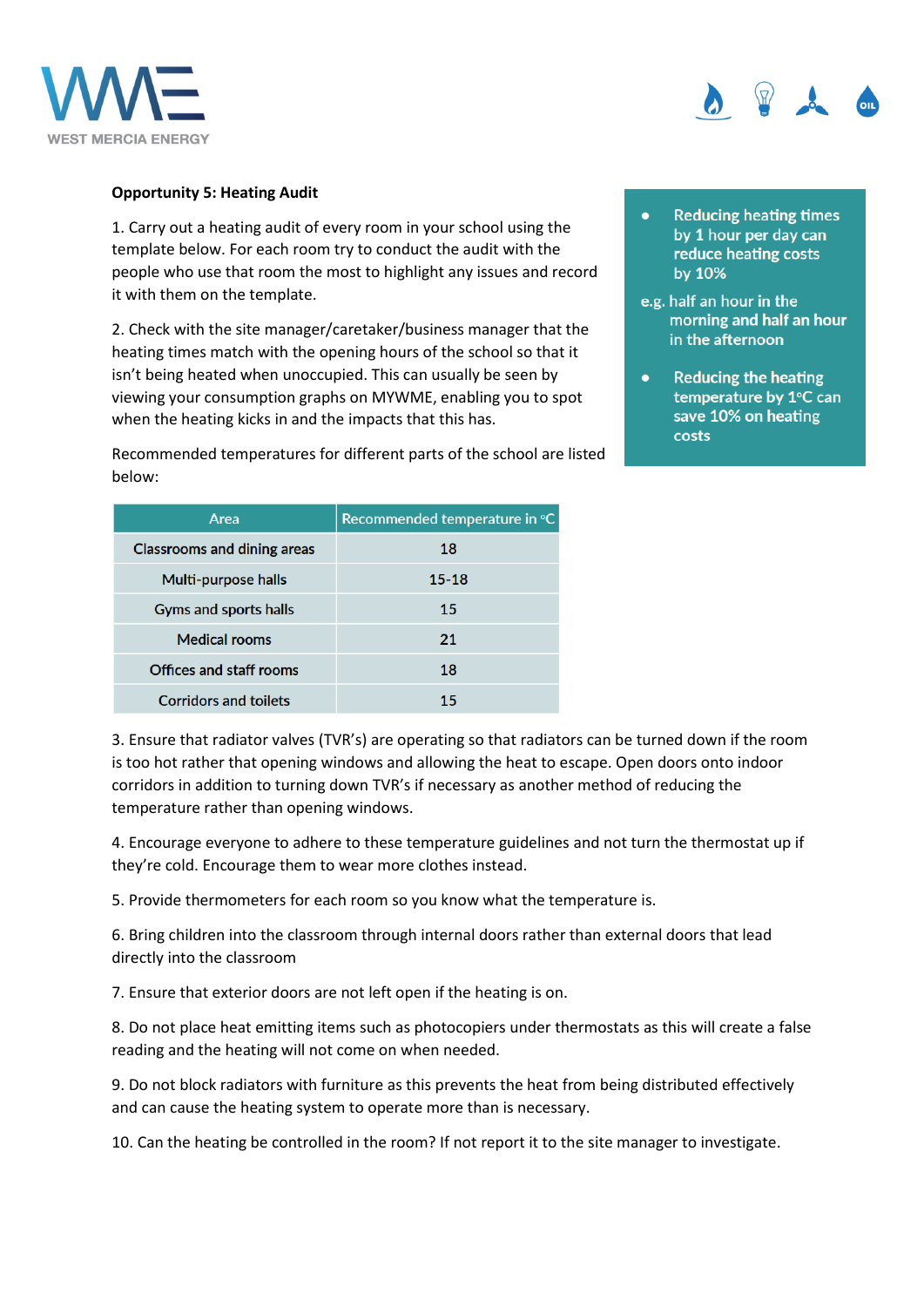



## **Effective control of Electrical Heating**

Whilst the majority of schools are heated using fossil fuels such as gas or oil, many are electrically heated, either in part or entirely.

Typically, electricity costs are around three times as much as natural gas (on a p/ kWh basis) and so the effective control of any electric heating is essential if excessive operating costs are to be avoided. Similarly, the carbon emissions (kgCO2/ kWh), are much higher for electricity than for gas, but are decreasing with the increased use of renewable technologies such as solar PV.

The use of additional electric heaters in buildings that are already served by a central heating system is often symptomatic of wider problems with the heating system. Portable electrical heaters can upset central heating system controls and make the problem worse. Try to identify and fix the root cause of the problem rather than resorting to the use of portable electric heaters.

The good news is that even quite simple heating control adjustments can deliver significant cost and carbon savings.

## **Night Storage Heaters**

Contain ceramic bricks which are heated up overnight using relatively cheap, off-peak electricity. The heat is then gradually released into the room during the following day. A standard electric night storage heater has two<br>controls, an "input" setting (which<br>regulates the overnight charge) and an "output" setting (which regulates the rate of heat release during the day). It's especially important to retain the heat in the room as once it is lost it cannot be replaced until the following day.

It's worth checking the settings of night storage heaters to ensure they match requirements and especially if they have 7-day timers to ensure the heating isn't coming on over weekends and holidays unless it's to protect against frost.



Catalogue your electric heaters and their types by using the template provided on page 3. Direct electric heaters deliver heat as and when they are switched on.

Because direct electric heaters use full price "day rate" electricity, energy costs can be high unless the heaters are closely controlled.